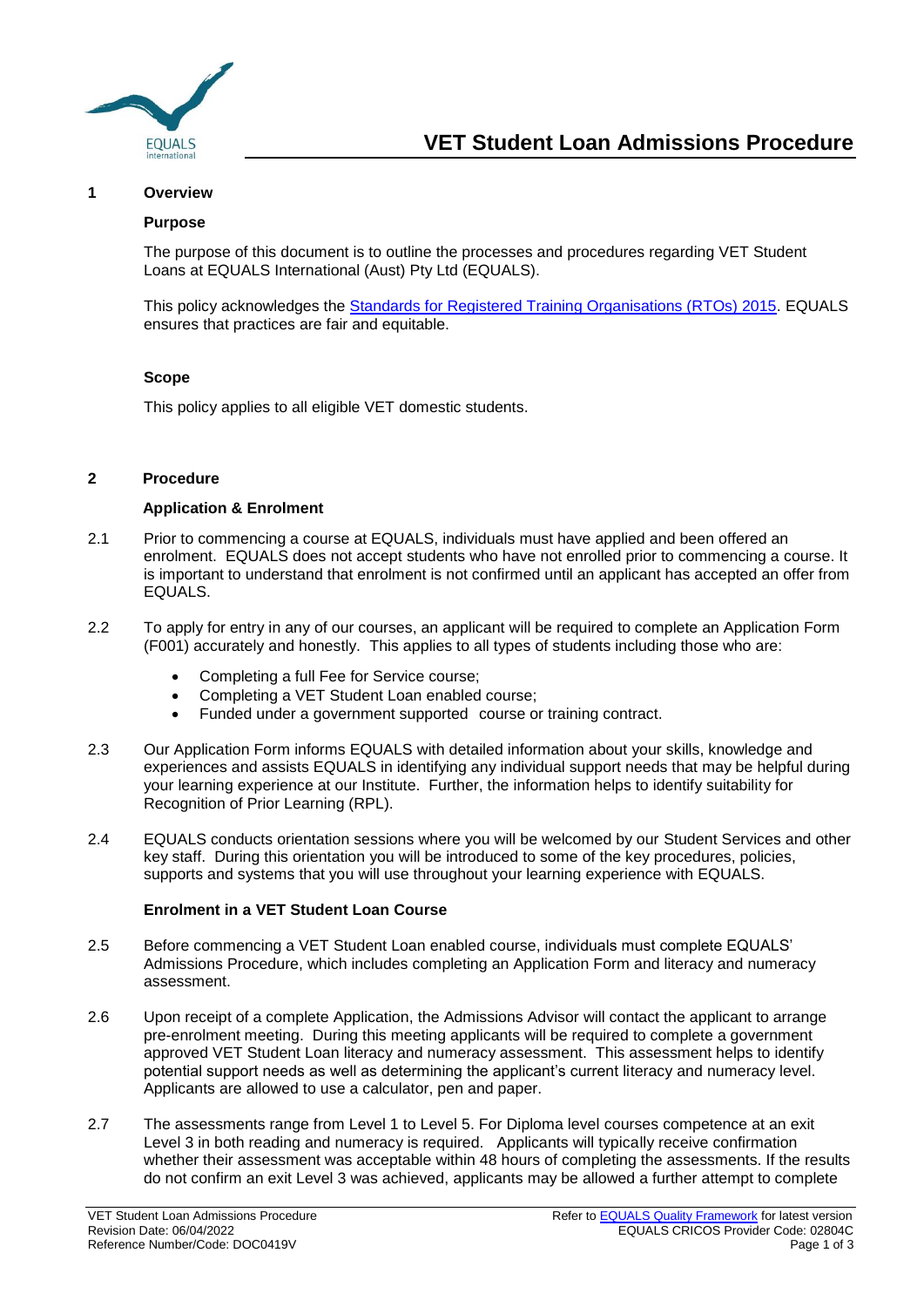

the assessments. This may be at a cost. Applicants should be aware that the Secretary of the Department of Education and Training may request an applicant's assessment results.

- 2.8 To be exempt from the reading and numeracy assessment applicants must provide a certified copy of their Senior Secondary Certificate of Education (or equivalent).
- 2.9 Upon successful completion of the assessments, the applicant will be asked to complete a Request for VET Study Loan form. By completing the Request for VET Study Loan form, the applicant will be confirming that they have read and understood the information contained on the VET Study Loans [Information webpage.](https://www.dese.gov.au/vet-student-loans/vet-information-students)

## **Help & Support**

2.10 EQUALS Admissions team help throughout the application and enrolment process and advises any concerns regarding the course or accessing a VET Study Loan.

### **3 Responsibilities**

## **Compliance, monitoring and review**

- Aligns with relevant legislation, government policy and EQUALS values.
- Is implemented and monitored to reflect the changing policy environment and emerging issues identified.
- Is reviewed to evaluate its continuing effectiveness in achieving its purpose and remaining relevant.

# **4 Definitions**

Terms not defined in this document may be in the [EQUALS Glossary](https://app.smartsheet.com/b/home?lx=GCzY7kacE2GweBYJA345OQ) *<https://app.smartsheet.com/b/home?lx=GCzY7kacE2GweBYJA345OQ>*

# **5 Approval and Amendment History**

| <b>Version</b> | <b>Approved by</b> | <b>Approval Date</b> | <b>Details</b>                                                                                                                                                                                                                                                                                               |  |
|----------------|--------------------|----------------------|--------------------------------------------------------------------------------------------------------------------------------------------------------------------------------------------------------------------------------------------------------------------------------------------------------------|--|
| 1.1            | CEO                | 31/08/2017           | Refer archived policy.                                                                                                                                                                                                                                                                                       |  |
| 2.0            | CEO                | 05/04/2019           | Updated overview and terminology, minor<br>updates throughout policy and procedure<br>including edits to responsibilities, definitions,<br>and comprehensive document map and clearer<br>alignment to the appropriate responsible<br>person/body. Change of policy number from 3-<br>7400VET.1.0 to current. |  |
| 2.1            | CEO                | 06/04/2022           | Minor updates to URLs. Change of policy<br>number from 3.92 to current.                                                                                                                                                                                                                                      |  |